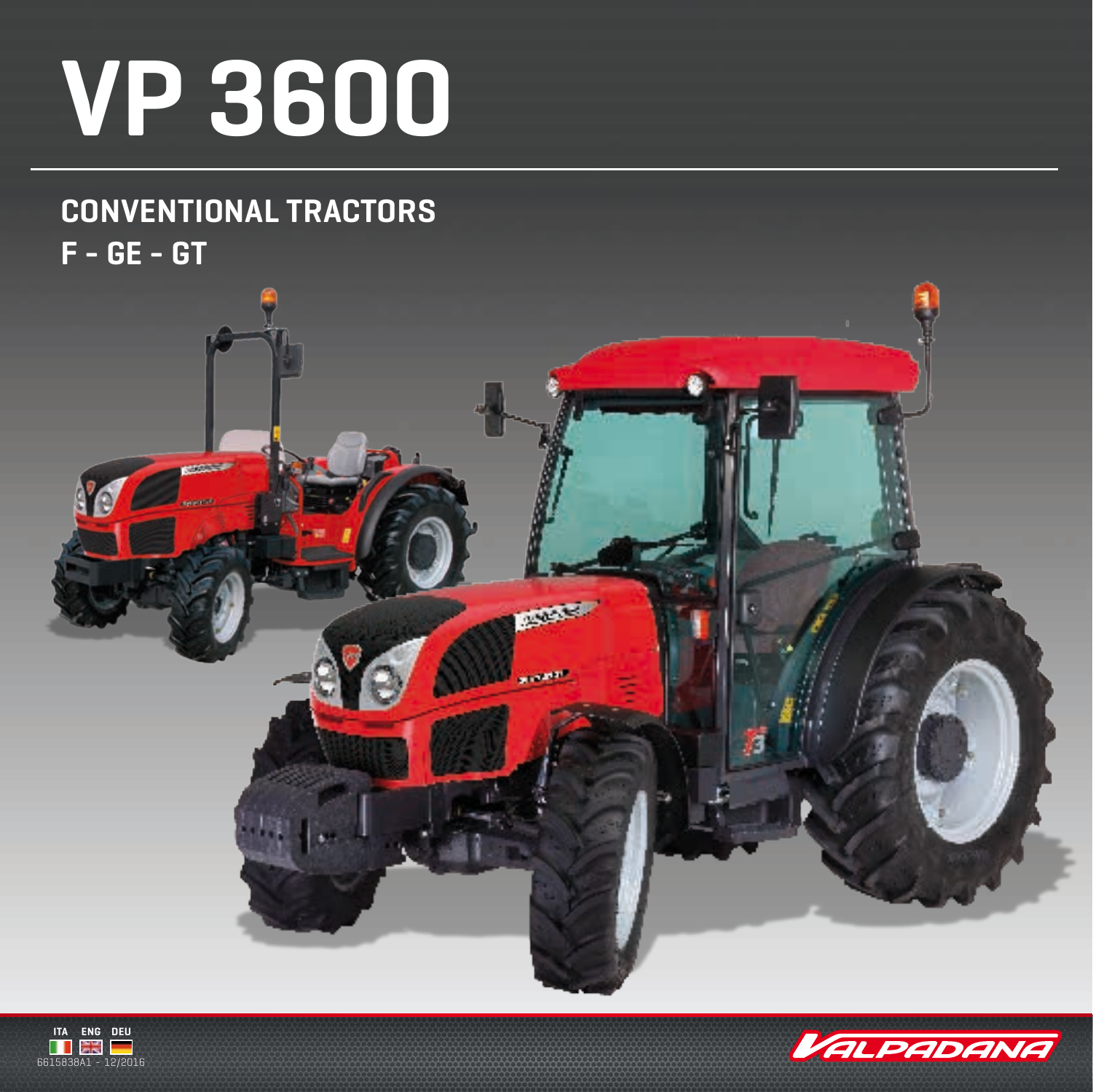| <b>THE ITALIANO</b>                                  |                 | 3670 F-GE<br><b>SYNCHRO</b><br><b>POWER</b><br><b>SHUTTLE</b><br>Shuttle | 3680 F-GE-GT<br>SYNCHRO<br><b>POWER</b><br><b>SHUTTLE</b><br>SHUTTLE | 3685 F-GE<br>SYNCHRO<br>SHUTTLE<br><b>POWER</b><br>SHUTTLE |  |  |  |
|------------------------------------------------------|-----------------|--------------------------------------------------------------------------|----------------------------------------------------------------------|------------------------------------------------------------|--|--|--|
| <b>MOTORE</b>                                        |                 |                                                                          |                                                                      |                                                            |  |  |  |
| PERKINS A INIEZIONE DIRETTA TIER 3                   |                 | 1103D-33TA                                                               | 1104D-44                                                             | 1103D-33TA                                                 |  |  |  |
| POTENZA MAX, ISO                                     | CV/KW           | 68/50                                                                    | 74/54,5                                                              | 79/58                                                      |  |  |  |
| COPPIA MASSIMA                                       | <b>NM</b>       | 280                                                                      | 261                                                                  | 310                                                        |  |  |  |
| CILINDRATA/N° DI CILINDRI                            | CM <sup>3</sup> | 3300/3                                                                   | 4400/4                                                               | 3300/3                                                     |  |  |  |
| CAPACITÀ SERBATOIO STD F-GE                          | LT              | $40 + [25 OPT]$                                                          | $40 + [25 OPT]$                                                      | $40 + [25 OPT]$                                            |  |  |  |
| CAPACITÀ SERBATOIO STD GT                            | LT              |                                                                          | $57 + [25$ OPT]                                                      |                                                            |  |  |  |
| <b>FRIZIONE</b>                                      |                 |                                                                          |                                                                      |                                                            |  |  |  |
| POLLICI/MM<br>INDIPENDENTE A SECCO; DOPPIO DISCO     |                 | 11                                                                       | 12                                                                   | 11                                                         |  |  |  |
| COMANDO MECCANICO                                    |                 | $\bullet$                                                                | $\bullet$                                                            | $\bullet$                                                  |  |  |  |
| MULTIDISCO IN BAGNO D'OLIO                           |                 |                                                                          |                                                                      |                                                            |  |  |  |
| DE CLUTCH CONTROL: COMANDO FRIZIONE A PULSANTE       |                 |                                                                          |                                                                      |                                                            |  |  |  |
| <b>TRASMISSIONE</b>                                  |                 |                                                                          |                                                                      |                                                            |  |  |  |
| CAMBIO BASE + INVERSORE 12AV + 12RM                  |                 | VERSIONE TECHNO                                                          | VERSIONE TECHNO                                                      | VERSIONE TECHNO                                            |  |  |  |
| CAMBIO BASE + SUPERIDUTTORE + INVERSORE MECCANICO    |                 | VERSIONE TECHNO                                                          | VERSIONE TECHNO                                                      | VERSIONE TECHNO                                            |  |  |  |
| BLOCCAGGIO DIFFERENZIALE ELETTROIDRAULICO POSTERIORE |                 | VERSIONE TECHNO                                                          | <b>VERSIONE TECHNO</b>                                               | VERSIONE TECHNO                                            |  |  |  |
| SPEED FIVE + INVERSORE MECCANICO 15AV+15RM           |                 |                                                                          |                                                                      |                                                            |  |  |  |
| SPEED FIVE+ SUPERID.+INVERS.MECC: 20AV+20RM          |                 | $\circ$                                                                  | $\circ$                                                              | $\circ$                                                    |  |  |  |
| POWER FIVE + SPEED FIVE 30AV+30 RM                   |                 | $\circ$                                                                  | $\circ$                                                              | $\circ$                                                    |  |  |  |
| POWER FIVE + SPEED FIVE + SUPERID. 40AV+40 RM        |                 | $\circ$                                                                  | $\circ$                                                              | $\circ$                                                    |  |  |  |
| REVERSE POWER SHUTTLE: INVERSORE SOTTO CARICO        |                 | $\bullet$                                                                | $\bullet$                                                            |                                                            |  |  |  |
| <b>PRESA DI FORZA</b>                                |                 |                                                                          |                                                                      |                                                            |  |  |  |
| COMANDO MECCANICO SERVOASSISTITO                     |                 | $\bullet$                                                                |                                                                      |                                                            |  |  |  |
| HYDRA P.T.O. A DISCHI MULTIPLI IN BAGNO D'OLIO       |                 |                                                                          |                                                                      |                                                            |  |  |  |
| COMANDO ELETTROIDRAULICO                             |                 |                                                                          |                                                                      |                                                            |  |  |  |
| 2 VELOCITÀ: 540/750 GIRI/MIN                         |                 | $\bullet$                                                                | $\bullet$                                                            |                                                            |  |  |  |
| 2 VELOCITÀ: 540/1000 GIRI/MIN                        |                 | $\circ$                                                                  | $\circ$                                                              | $\circ$                                                    |  |  |  |
| POTENZA ALLA PRESA DI FORZA ISO                      | CV/KW           | 58,5/42,5                                                                | 63/46,5                                                              | 68/50                                                      |  |  |  |
| <b>ASSALE ANTERIORE 4RM</b>                          |                 |                                                                          |                                                                      |                                                            |  |  |  |
| INNESTO ELETTROIDRAULICO 4RM                         |                 | $\bullet$                                                                | $\bullet$                                                            |                                                            |  |  |  |
| ANGOLO MASSIMO DI STERZO A 55°                       |                 |                                                                          |                                                                      |                                                            |  |  |  |
| BLOC. DIFFERENZIALE TWIN-LOCK ELETTROIDRAULICO       |                 |                                                                          |                                                                      |                                                            |  |  |  |
| BLOCCAGGIO DIFFERENZIALE LIMITED SLIP                |                 | VERSIONE TECHNO                                                          | VERSIONE TECHNO                                                      | VERSIONE TECHNO                                            |  |  |  |
| <b>FRENI</b>                                         |                 |                                                                          |                                                                      |                                                            |  |  |  |
| POSTERIORI A BAGNO D'OLIO IN GRAFFITE N°8 DISCHI     |                 |                                                                          |                                                                      | $\bullet$                                                  |  |  |  |
| ANTERIORI A BAGNO D'OLIO IN GRAFFITE Nº 4 DISCHI     |                 | $\bullet$                                                                | $\bullet$                                                            |                                                            |  |  |  |
| FRENATURA INTEGRALE IBS INTEGRAL BRAKING SYSTEM      |                 |                                                                          |                                                                      |                                                            |  |  |  |
| INNESTO AUTOMATICO 4RM IN FRENATA                    |                 | VERSIONE TECHNO                                                          | VERSIONE TECHNO                                                      | VERSIONE TECHNO                                            |  |  |  |

**Legenda:**  $\bullet$  = standard;  $O$  = a richiesta;  $-$  = non previsto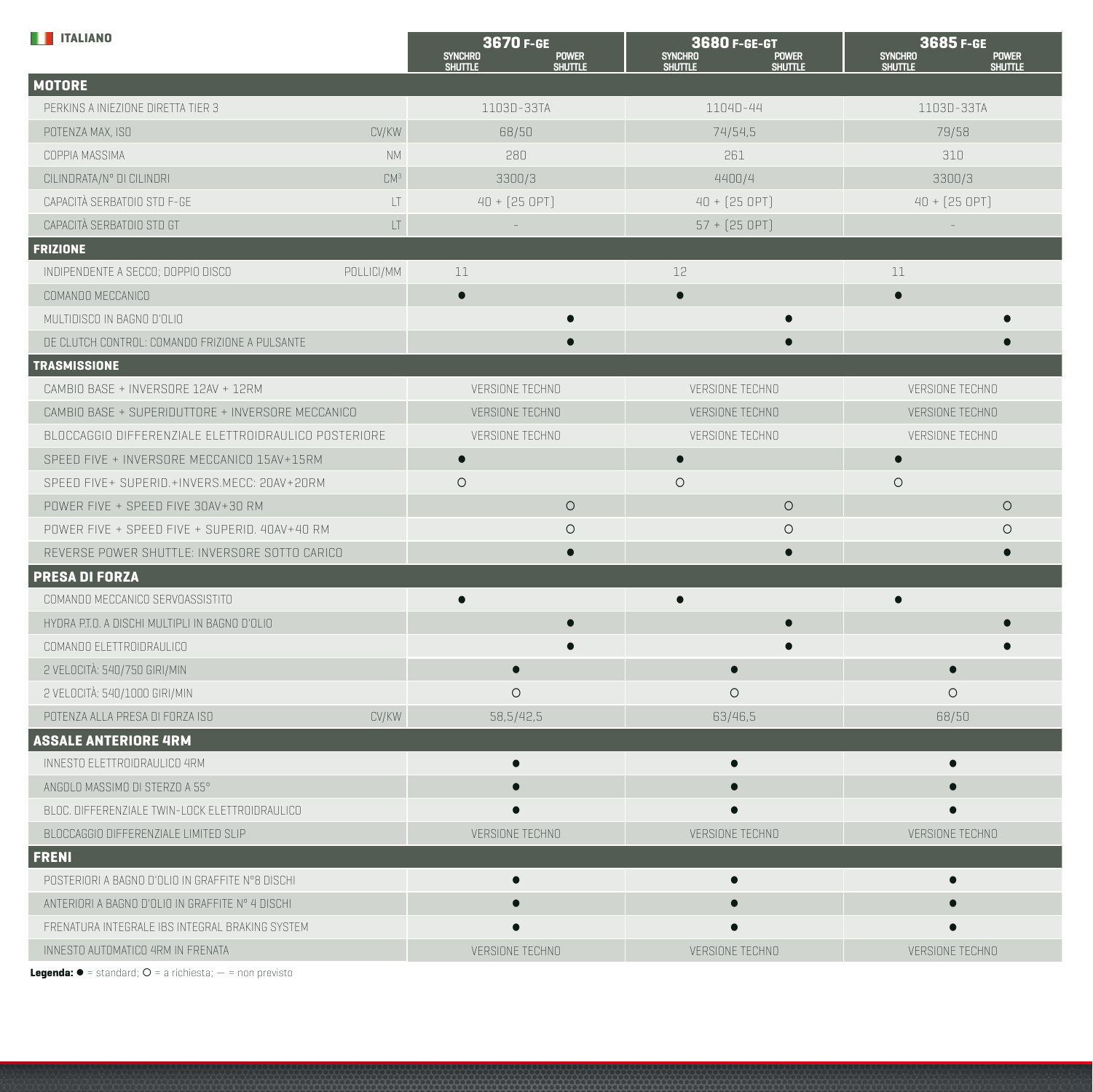|                                                                         | 3670 F-GE<br><b>SYNCHRO</b><br><b>POWER</b><br><b>SHUTTLE</b><br><b>SHUTTLE</b> | 3680 F-GE-GT<br><b>SYNCHRO</b><br><b>POWER</b><br><b>SHUTTLE</b><br><b>SHUTTLE</b> | 3685 F-GE<br><b>SYNCHRO</b><br><b>POWER</b><br><b>SHUTTLE</b><br><b>SHUTTLE</b> |
|-------------------------------------------------------------------------|---------------------------------------------------------------------------------|------------------------------------------------------------------------------------|---------------------------------------------------------------------------------|
| <b>SOLLEVATORE IDRAULICO</b>                                            |                                                                                 |                                                                                    |                                                                                 |
| MECCANICO                                                               |                                                                                 |                                                                                    |                                                                                 |
| ELETTRONICO [SOLO VERSIONE CABINA]                                      | $\circ$                                                                         | $\circ$                                                                            | $\circ$                                                                         |
| CAPACITÀ DI SOLLEVAMENTO<br>KG                                          | 2600                                                                            | 2600                                                                               | 2600                                                                            |
| CAPACITÀ AGGIUNTIVA CON UN CILI. SUPPLEMENTARE [SOLO PER MODELLO GT] KG |                                                                                 | $+650$                                                                             |                                                                                 |
| PORTATA POMPE IDRAULICHE [SOLL.+STERZO]<br>LT/MIN                       | $52,3+29,9$                                                                     | $52,3+29,9$                                                                        | $52,3+29,9$                                                                     |
| ATTACCO A TRE PUNTI 2A CATEGORIA                                        |                                                                                 |                                                                                    |                                                                                 |
| DISTRIBUTORI AUSILIARI STD F/GE/GT N°                                   | 2/2                                                                             | 2/2/3                                                                              | 2/2                                                                             |
| DEVIATORE ELETTROIDRAULICO                                              | $\circ$                                                                         | $\circ$                                                                            | $\circ$                                                                         |
| PORTATA POMPA TRIPLA IDRAULICA [SOLLEVATORE+STERZO+DISTRIBUTORI]        | $29,9+29,9+41$                                                                  | $29,9+29,9+41$                                                                     | $29,9+29,9+41$                                                                  |
| PORTATA TRIPLA + 3 DISTRIB. ANTER. + JOYSTICK                           | $\circ$                                                                         | $\circ$                                                                            | $\circ$                                                                         |
| <b>CABINA E POSTO DI GUIDA</b>                                          |                                                                                 |                                                                                    |                                                                                 |
| CABINA "TOTAL VIEW" / PREDISPOSIZONE AUTORADIO                          |                                                                                 |                                                                                    |                                                                                 |
| RISCALDAMENTO / VENTILAZIONE                                            |                                                                                 |                                                                                    |                                                                                 |
| ARIA CONDIZIONATA                                                       |                                                                                 |                                                                                    |                                                                                 |
| PIATTAFORMA AMMORTIZZATA                                                |                                                                                 |                                                                                    |                                                                                 |

|                                                  |           | 3670              |           | 3680                     | 3685                            |           |                                           |
|--------------------------------------------------|-----------|-------------------|-----------|--------------------------|---------------------------------|-----------|-------------------------------------------|
| <b>DIMENSIONI E PESI</b>                         | F         | <b>GE</b>         | ß         | <b>GE</b>                | <b>GT</b>                       | Е         | GE.                                       |
| PNEUMATICI ANTERIORI 4RM                         | 280/70R16 | 260/70R16         | 280/70R16 | 260/70R16                | $7.50 - 18$                     | 280/70R16 | 260/70R16                                 |
| PNEUMATICI POSTERIORI                            | 14.9R24   | 14.9LR20          | 14.9R24   | 14.9LR20                 | 14.9R24                         | 14.9R24   | 14.9LR20                                  |
| <b>MM</b><br>A - I UNGH, 2RM F 4RM               | 3900      | 3900              | 4009      | 4009                     | 4009                            | 3900      | 3900                                      |
| <b>MM</b><br>B - LARGHEZZA MINIMA                | 1437      | 1413              | 1437      | 1413                     | 1554                            | 1437      | 1413                                      |
| <b>MM</b><br>C - PASSO 2RM                       | 2065      |                   | 2174      |                          |                                 | 2065      |                                           |
| <b>MM</b><br>C - PASSO 4RM                       | 2017      | 2017              | 2134      | 2134                     | 2134                            | 2017      | 2017                                      |
| <b>MM</b><br>D - ALTEZZA AL VOLANTE              | 1440      | 1300              | 1440      | 1300                     | 1440                            | 1440      | 1300                                      |
| <b>MM</b><br>E - ALTEZZA AL TELAIO DI SICUREZZA  | 2315      | 2150              | 2315      | 2150                     | 2315                            | 2315      | 2150                                      |
| <b>MM</b><br>E - ALTEZZA SOPRA LA CABINA         | 2260      |                   | 2260      |                          | 2260                            | 2260      |                                           |
| <b>MM</b><br>F - LUCE LIBERA DAL SUOLO 4RM       | 220       | 190               | 220       | 190                      | 240                             | 220       | 190                                       |
| KG<br>PESO 2RM (SENZA ZAVORRE) + [130 KG CABINA] | 2500      | $\qquad \qquad -$ | 2615      | $\qquad \qquad - \qquad$ | $\hspace{0.1mm}-\hspace{0.1mm}$ | 2500      | $\qquad \qquad \overline{\qquad \qquad }$ |
| PESO 4RM (SENZA ZAVORRE) + [130 KG CABINA]<br>KG | 2675      | 2480              | 2845      | 2540<br>2865             |                                 | 2675      | 2480                                      |

**Legenda:**  $\bullet$  = standard;  $O$  = a richiesta;  $-$  = non previsto

I dati tecnici del seguente depliant sono forniti a puro titolo informativo e possono essere modificati senza preavviso.



VALPADANA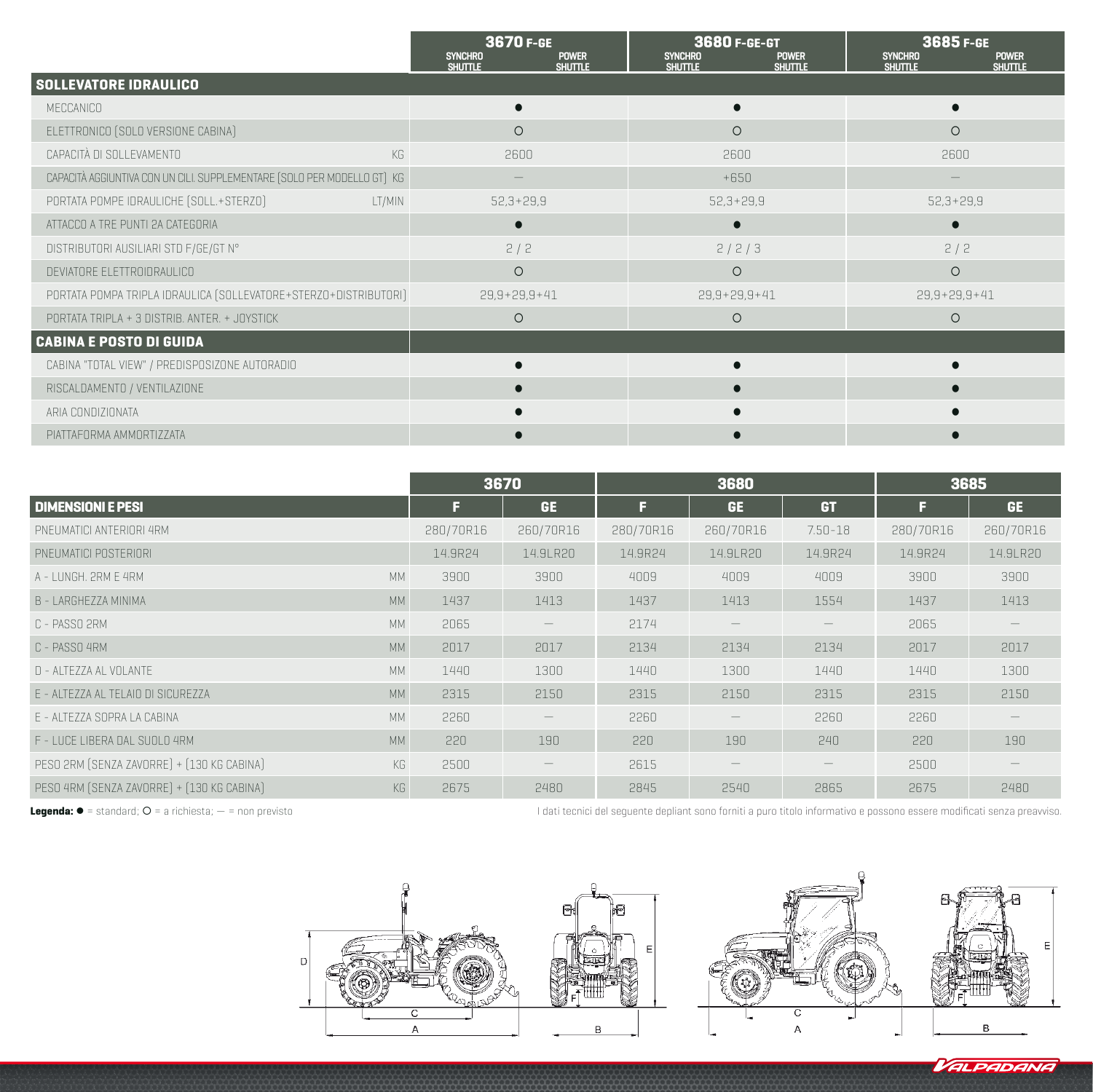| <b>ENGLISH</b>                                      |                 | 3670 F-GE<br>Synchro<br><b>POWER</b><br><b>SHUTTLE</b><br><b>SHUTTLE</b> | 3680 F-GE-GT<br><b>SYNCHRO</b><br><b>POWER</b><br>Shuttle<br><b>SHUTTLE</b> | 3685 F-GE<br>Synchro<br>Power<br><b>SHUTTLE</b><br><b>SHUTTLE</b> | 3690 F-GE-GT<br><b>SYNCHRO</b><br><b>POWER</b><br><b>SHUTTLE</b><br><b>SHUTTLE</b> | 36100 F-GE-GT<br><b>SYNCHRO</b><br><b>POWER</b><br><b>SHUTTLE</b><br><b>SHUTTLE</b> | 36110 F-GE-GT<br>SYNCHRO<br><b>POWER</b><br><b>SHUTTLE</b><br><b>SHUTTLE</b> | 36120 F-GE-GT<br><b>SYNCHRO</b><br>POWER<br><b>SHUTTLE</b> |  |
|-----------------------------------------------------|-----------------|--------------------------------------------------------------------------|-----------------------------------------------------------------------------|-------------------------------------------------------------------|------------------------------------------------------------------------------------|-------------------------------------------------------------------------------------|------------------------------------------------------------------------------|------------------------------------------------------------|--|
| <b>ENGINE</b>                                       |                 |                                                                          |                                                                             |                                                                   |                                                                                    |                                                                                     |                                                                              |                                                            |  |
| PERKINS TIER3 DIRECT-INJECTION ENGINE               |                 | 1103D-33TA                                                               | 1104D-44                                                                    | 1103D-33TA                                                        | 1104D-44T                                                                          | 1104D-44TA                                                                          | 1104D-44TA                                                                   | 1104D-44TA                                                 |  |
| MAX. POWER [ISO]                                    | HP/KW           | 68/50                                                                    | 74/54,5                                                                     | 79/58                                                             | 83/61                                                                              | 92.5/68                                                                             | 102/75                                                                       | 110.2/81                                                   |  |
| MAX. TORQUE                                         | <b>NM</b>       | 280                                                                      | 261                                                                         | 310                                                               | 352                                                                                | 393                                                                                 | 416                                                                          | 410                                                        |  |
| DISPLACEMENT                                        | CM <sup>3</sup> | 3300/3                                                                   | 4400/4                                                                      | 3300/3                                                            | 4400/4                                                                             | 4400/4                                                                              | 4400/4                                                                       | 4400/4                                                     |  |
| FUEL TANK CAPACITY STD F-GE                         | L.              | $40 + [25 OPT]$                                                          | $40 + [25 OPT]$                                                             | $40 + [25 OPT]$                                                   | 65                                                                                 | 65                                                                                  | 65                                                                           | 65                                                         |  |
| FUEL TANK CAPACITY STD GT                           | $\mathsf L$     |                                                                          | $57 + [25$ OPT]                                                             |                                                                   | 82                                                                                 | 82                                                                                  | 82                                                                           | 82                                                         |  |
| <b>CLUTCH</b>                                       |                 |                                                                          |                                                                             |                                                                   |                                                                                    |                                                                                     |                                                                              |                                                            |  |
| INDEPENDENT DRY DUAL CLUTCH                         | IN.             | 11                                                                       | 12                                                                          | 11                                                                | 12                                                                                 | 12                                                                                  | 12                                                                           | 12                                                         |  |
| MECHANICALLY OPERATED                               |                 | $\bullet$                                                                |                                                                             | $\bullet$                                                         | $\bullet$                                                                          | $\bullet$                                                                           | $\bullet$                                                                    | $\epsilon$                                                 |  |
| MULTI-DISC WET CLUTCH                               |                 |                                                                          |                                                                             |                                                                   |                                                                                    | $\bullet$                                                                           |                                                                              |                                                            |  |
| DECLUTCH CONTROL: BUTTON-OPERATED CLUTCH            |                 | $\bullet$                                                                | $\bullet$                                                                   | $\bullet$                                                         | $\bullet$                                                                          | $\bullet$                                                                           |                                                                              |                                                            |  |
| <b>TRANSMISSION</b>                                 |                 |                                                                          |                                                                             |                                                                   |                                                                                    |                                                                                     |                                                                              |                                                            |  |
| SPEED FOUR+SYNCHRO SHUTTLE: 12FWD+12REV             |                 |                                                                          |                                                                             | TECHNO VERSION TECHNO VERSION TECHNO VERSION TECHNO VERSION       |                                                                                    | $\sim$                                                                              | $\equiv$                                                                     |                                                            |  |
| SPEED FOUR+CREEPER+SYNCHRO SHUTTLE: 16FWD+16REV     |                 | TECHNO VERSION                                                           |                                                                             | TECHNO VERSION TECHNO VERSION                                     | TECHNO VERSION                                                                     |                                                                                     |                                                                              |                                                            |  |
| REAR ELECTROHYDRAULIC DIFF-LOCKS                    |                 | TECHNO VERSION                                                           |                                                                             | TECHNO VERSION TECHNO VERSION TECHNO VERSION                      |                                                                                    | $\overline{a}$                                                                      |                                                                              |                                                            |  |
| SPEED FIVE + SYNCHRO SHUTTLE: 15FWD+15REV           |                 | $\bullet$                                                                | $\bullet$                                                                   | $\bullet$                                                         | $\bullet$                                                                          | $\bullet$                                                                           | $\bullet$                                                                    |                                                            |  |
| SPEED FIVE + CREEPER + SYNCHRO SHUTTLE: 20FWD+20REV |                 | $\circ$                                                                  | $\circ$                                                                     | $\circ$                                                           | $\circ$                                                                            | $\circ$                                                                             | $\circ$                                                                      | $\circ$                                                    |  |
| POWERFIVE + SPEED FIVE: 30FWD+30REV                 |                 | $\circ$                                                                  | $\circ$                                                                     | $\circ$                                                           | $\circ$                                                                            | $\circ$                                                                             | $\circ$                                                                      | $\circ$                                                    |  |
| POWERFIVE + SPEED FIVE + CREEPER: 40FWD+40REV       |                 | $\circ$                                                                  | $\circ$                                                                     | $\circ$                                                           | $\circ$                                                                            | $\circ$                                                                             | $\circ$                                                                      | $\circ$                                                    |  |
| REVERSE POWER SHUTTLE: UNDER LOAD                   |                 | $\bullet$                                                                | $\bullet$                                                                   | $\bullet$                                                         | $\bullet$                                                                          | $\bullet$                                                                           | $\bullet$                                                                    |                                                            |  |
| POWER TAKE OFF                                      |                 |                                                                          |                                                                             |                                                                   |                                                                                    |                                                                                     |                                                                              |                                                            |  |
| POWER ASSISTED MECHANICAL ENGAGEMENT                |                 | $\bullet$                                                                |                                                                             | $\bullet$                                                         | $\bullet$                                                                          | $\bullet$                                                                           | $\bullet$                                                                    |                                                            |  |
| HYDRA-PTO WITH WET MULTIDISC CLUTCH                 |                 | $\bullet$                                                                | $\bullet$                                                                   | $\bullet$                                                         | $\bullet$                                                                          | $\bullet$                                                                           | $\bullet$                                                                    |                                                            |  |
| ELECTROHYDRAULIC CONTROL                            |                 |                                                                          | $\bullet$                                                                   |                                                                   |                                                                                    | $\bullet$                                                                           |                                                                              |                                                            |  |
| 2 SPEEDS 540/750 RPM                                |                 | $\bullet$                                                                | $\bullet$                                                                   | $\bullet$                                                         | $\bullet$                                                                          | $\bullet$                                                                           | $\bullet$                                                                    |                                                            |  |
| 2 SPEEDS 540/1000 RPM                               |                 | $\circ$                                                                  | $\circ$                                                                     | $\circ$                                                           | $\circ$                                                                            | $\circ$                                                                             | $\circ$                                                                      | $\circ$                                                    |  |
| NET PTO POWER [ISO]                                 | HP/KW           | 58,5/42,5                                                                | 63/46,5                                                                     | 68/50                                                             | 70/51,5                                                                            | 77,5/57                                                                             | 85,5/63                                                                      | 92,5/68                                                    |  |
| <b>4 WD FRONT AXLE</b>                              |                 |                                                                          |                                                                             |                                                                   |                                                                                    |                                                                                     |                                                                              |                                                            |  |
| ELECTROHYDRAULIC 4WD ENGAGEMENT                     |                 | $\bullet$                                                                | $\bullet$                                                                   | $\bullet$                                                         | $\bullet$                                                                          | $\bullet$                                                                           | $\bullet$                                                                    | $\bullet$                                                  |  |
| MAX. STEERING ANGLE 55°                             |                 | $\bullet$                                                                | $\bullet$                                                                   |                                                                   | $\bullet$                                                                          | $\bullet$                                                                           | $\bullet$                                                                    |                                                            |  |
| TWIN-LOCK ELECTROHYDRAULIC DIFF-LOCKS               |                 |                                                                          |                                                                             |                                                                   |                                                                                    | $\bullet$                                                                           | $\bullet$                                                                    |                                                            |  |
| LIMITED SLIP DIFF-LOCKS                             |                 |                                                                          |                                                                             | TECHNO VERSION   TECHNO VERSION   TECHNO VERSION   TECHNO VERSION |                                                                                    |                                                                                     |                                                                              |                                                            |  |
| <b>BRAKES</b>                                       |                 |                                                                          |                                                                             |                                                                   |                                                                                    |                                                                                     |                                                                              |                                                            |  |
| GRAPHITE-COATED WET MULTI-DISK REAR BRAKES 8 DISCS  |                 | $\bullet$                                                                | $\bullet$                                                                   | $\bullet$                                                         | $\bullet$                                                                          | $\bullet$                                                                           | $\bullet$                                                                    | $\bullet$                                                  |  |
| GRAPHITE-COATED WET MULTI-DISK FRONT BRAKES 4 DISCS |                 |                                                                          |                                                                             |                                                                   |                                                                                    |                                                                                     |                                                                              |                                                            |  |
| IBS - INTEGRAL BRAKING SYSTEM                       |                 |                                                                          |                                                                             |                                                                   |                                                                                    |                                                                                     |                                                                              |                                                            |  |
| AUTOMATIC 4WD ENGAGEMENT ON BRAKING                 |                 |                                                                          |                                                                             | TECHNO VERSION   TECHNO VERSION   TECHNO VERSION   TECHNO VERSION |                                                                                    |                                                                                     |                                                                              |                                                            |  |

 $Key: \bullet = standard; O = option; - = not available$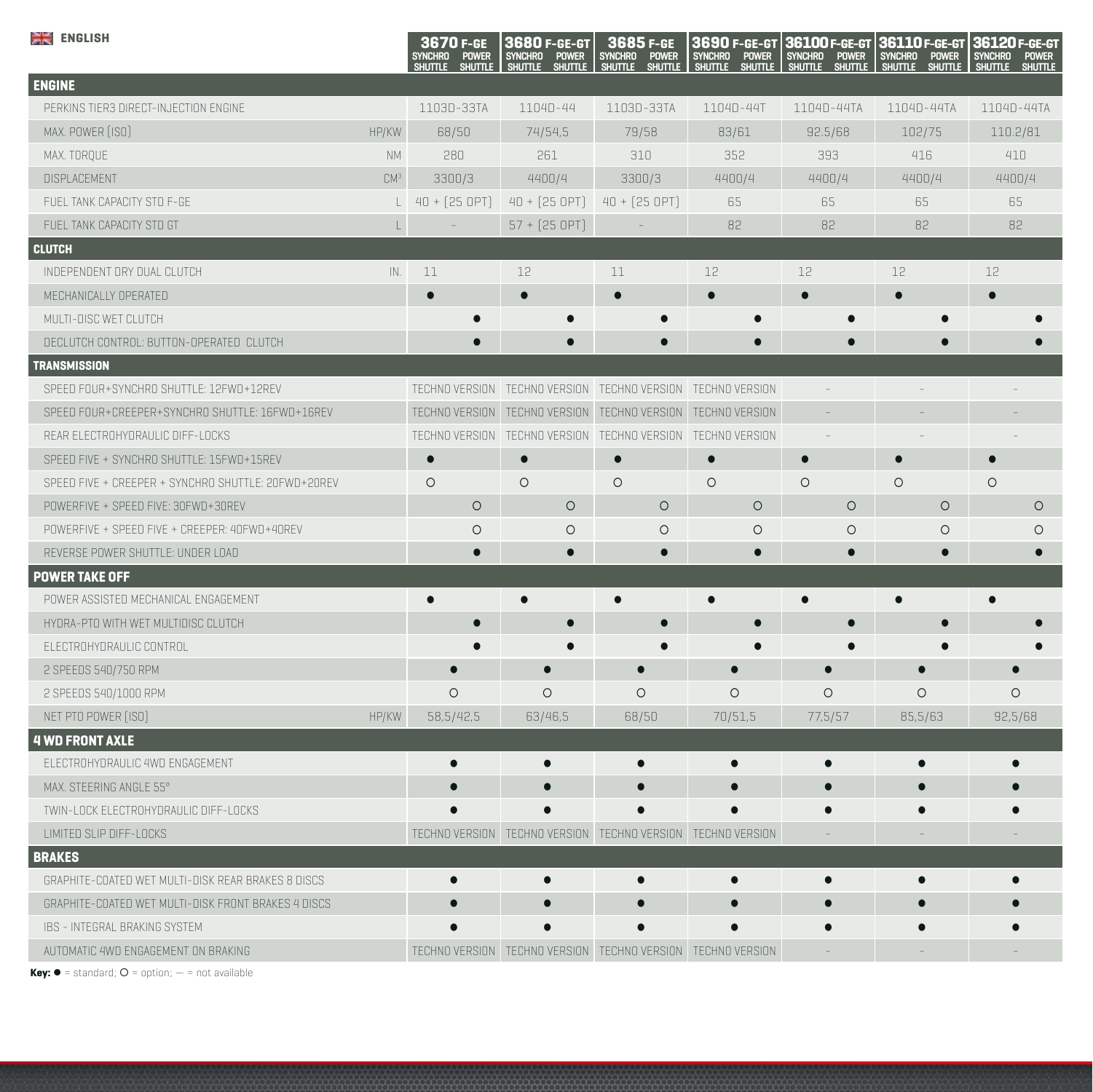|                                                             |             | 3670 F-GE<br><b>POWER</b><br><b>SYNCHRO</b><br><b>SHUTTLE</b><br>SHUTTLE | 3680 F-GE-GT<br><b>SYNCHRO</b><br><b>POWER</b><br>SHUTTLE<br><b>SHUTTLE</b> | 3685 F-GE<br><b>SYNCHRO</b><br><b>POWER</b><br><b>SHUTTLE</b><br><b>SHUTTLE</b> | <b>SYNCHRO</b><br><b>POWER</b><br><b>SHUTTLE</b><br>Shuttle I shuttle | <b>POWER</b><br><b>SYNCHRO</b> | 3690 F-GE-GT 36100 F-GE-GT 36110 F-GE-GT 36120 F-GE-GT<br><b>POWER</b><br><b>SYNCHRO</b><br>SHUTTLE I SHUTTLE | <b>SYNCHRO</b><br><b>POWER</b><br>SHUTTLE SHUTTLE<br><b>SHUTTLE</b> |  |
|-------------------------------------------------------------|-------------|--------------------------------------------------------------------------|-----------------------------------------------------------------------------|---------------------------------------------------------------------------------|-----------------------------------------------------------------------|--------------------------------|---------------------------------------------------------------------------------------------------------------|---------------------------------------------------------------------|--|
| <b>HYDRAULIC POWER LIFT</b>                                 |             |                                                                          |                                                                             |                                                                                 |                                                                       |                                |                                                                                                               |                                                                     |  |
| MECHANICALLY OPERATED                                       |             |                                                                          | $\bullet$                                                                   |                                                                                 |                                                                       |                                | г                                                                                                             |                                                                     |  |
| ELECTRONICALLY OPERATED [ONLY CAB VERSION]                  |             | $\circ$                                                                  | $\circ$                                                                     | $\circ$                                                                         | $\circ$                                                               | $\circ$                        | $\circ$                                                                                                       | $\circ$                                                             |  |
| MAX. LIFT CAPACITY                                          | KG          | 2600                                                                     | 2600                                                                        | 2600                                                                            | 2600                                                                  | 2600                           | 2600                                                                                                          | 2600                                                                |  |
| "ADDITIONAL CAPACITY WITH 1 ASSISTOR RAM (ONLY FOR GT MOD.) | KG          |                                                                          | $+650$                                                                      |                                                                                 | $+650$                                                                | $+650$                         | $+650$                                                                                                        | $+650$                                                              |  |
| HYDRAULIC FLOW @ REMOTES [HITCH + STEERING]                 | L/MIN       | $52,3+29,9$                                                              | $52,3+29,9$                                                                 | $52,3+29,9$                                                                     | $52,3+29,9$                                                           | $52,3+29,9$                    | $52,3+29,9$                                                                                                   | $52,3+29,9$                                                         |  |
| CAT. 2 THREE-POINT LINKAGE                                  |             |                                                                          | $\bullet$                                                                   | $\bullet$                                                                       |                                                                       | $\bullet$                      | $\bullet$                                                                                                     |                                                                     |  |
| REMOTE VALVES STD F/GE/GT                                   | $N^{\circ}$ | 2/2                                                                      | 2/2/3                                                                       | 2/2                                                                             | 2/2/3                                                                 | 2/2/3                          | 2/2/3                                                                                                         | 2/2/3                                                               |  |
| FLOW DIVERTER                                               |             | $\circ$                                                                  | $\circ$                                                                     | $\circ$                                                                         | $\circ$                                                               | $\circ$                        | $\circ$                                                                                                       | $\circ$                                                             |  |
| TRIPLE PUMP FLOW RATE [LIFT+STEERING+REMOTE VALVES]         |             | $29,9+29,9+41$                                                           | $29,9+29,9+41$                                                              | $29,9+29,9+41$                                                                  | $29,9+29,9+41$                                                        | $29,9+29,9+41$                 | $29,9+29,9+41$                                                                                                | $29,9+29,9+41$                                                      |  |
| TRIPLE PUMP + 3 FRONT REMOTE VALVES + JOYSTICK              |             | $\circ$                                                                  | $\circ$                                                                     | $\circ$                                                                         | $\circ$                                                               | $\circ$                        | $\circ$                                                                                                       | $\circ$                                                             |  |
| <b>CAB AND DRIVING SEAT</b>                                 |             |                                                                          |                                                                             |                                                                                 |                                                                       |                                |                                                                                                               |                                                                     |  |
| TOTAL VIEW CAB / RADIO ADAPTOR                              |             |                                                                          |                                                                             |                                                                                 |                                                                       |                                |                                                                                                               |                                                                     |  |
| HEATING / VENTILATION                                       |             |                                                                          |                                                                             |                                                                                 |                                                                       |                                |                                                                                                               |                                                                     |  |
| AIR-CONDITIONING                                            |             |                                                                          |                                                                             |                                                                                 |                                                                       |                                |                                                                                                               |                                                                     |  |
| ISO-MOUNTED PLATFOR                                         |             |                                                                          | $\bullet$                                                                   |                                                                                 |                                                                       |                                | r                                                                                                             |                                                                     |  |

|                                                       |         | 3680<br>3670                    |         |                                      | 3685      |         | 3690                            |         | 36100                                  |             |         | 36110               |             |         | 36120                           |             |                    |                                 |             |
|-------------------------------------------------------|---------|---------------------------------|---------|--------------------------------------|-----------|---------|---------------------------------|---------|----------------------------------------|-------------|---------|---------------------|-------------|---------|---------------------------------|-------------|--------------------|---------------------------------|-------------|
| <b>DIMENSIONS AND WEIGHTS</b>                         | F       | GE.                             |         | <b>GE</b>                            | <b>GT</b> | F       | <b>GE</b>                       | ы       | <b>GE</b>                              | <b>GT</b>   | F       | <b>GE</b>           | <b>GT</b>   | Е       | <b>GE</b>                       | <b>GT</b>   | F                  | <b>GE</b>                       | <b>GT</b>   |
| FRONT TYRES 4WD                                       |         |                                 |         | 280/70R16260/70R16280/70R16260/70R16 | 7.50-18   |         |                                 |         | 280/70R16260/70R16 280/70R16 260/70R16 | $7.50 - 18$ |         | 280/70R16 260/70R16 | $7.50 - 18$ |         | 280/70R16 260/70R16             | $7.50 - 18$ | 280/70R16260/70R16 |                                 | $7.50 - 18$ |
| <b>REAR TYRES</b>                                     | 14.9R24 | 14.9LR20                        | 14.9R24 | 14.9LR20                             | 14.9R24   | 14.9R24 | 14.9LR20                        | 14.9R24 | 14.9LR20                               | 14.9R24     | 14.9R24 | 14.9LR20            | 14.9R24     | 14.9R24 | 14.9LR20                        | 14.9R24     | 14.9R24            | 14.9LR20                        | 14.9R24     |
| A - MIN. LENGTH 2WD AND 4WD<br><b>MM</b>              | 3900    | 3900                            | 4009    | 4009                                 | 4009      | 3900    | 3900                            | 4009    | 4009                                   | 4009        | 4009    | 4009                | 4009        | 4009    | 4009                            | 4009        | 4009               | 4009                            | 4009        |
| <b>MM</b><br>B - MIN. WIDTH                           | 1437    | 1413                            | 1437    | 1413                                 | 1554      | 1437    | 1413                            | 1437    | 1413                                   | 1554        | 1437    | 1413                | 1554        | 1437    | 1413                            | 1554        | 1437               | 1413                            | 1554        |
| C - WHEELBASE 2WD<br><b>MM</b>                        | 2065    |                                 | 2174    |                                      |           | 2065    | $\hspace{0.1mm}-\hspace{0.1mm}$ | 2174    |                                        |             | 2174    |                     |             | 2174    |                                 |             | 2174               |                                 |             |
| <b>MM</b><br>C - WHEELBASE 4WD                        | 2017    | 2017                            | 2134    | 2134                                 | 2134      | 2017    | 2017                            | 2134    | 2134                                   | 2134        | 2134    | 2134                | 2134        | 2134    | 2134                            | 2134        | 2134               | 2134                            | 2134        |
| D - HEIGHT TO STEERING WHEEL                          | 1440    | 1300                            | 1440    | 1300                                 | 1440      | 1440    | 1300                            | 1440    | 1300                                   | 1440        | 1440    | 1300                | 1440        | 1440    | 1300                            | 1440        | 1440               | 1300                            | 1440        |
| E - HEIGHT TO SAFETY FRAME<br>MN                      | 2315    | 2150                            | 2315    | 2150                                 | 2315      | 2315    | 2150                            | 2315    | 2150                                   | 2315        | 2315    | 2150                | 2315        | 2315    | 2150                            | 2315        | 2315               | 2150                            | 2315        |
| E - HEIGHT OVER CAB<br><b>MM</b>                      | 2260    | $\hspace{0.1mm}-\hspace{0.1mm}$ | 2260    | $\hspace{0.1mm}-\hspace{0.1mm}$      | 2260      | 2260    | $\!-$                           | 2260    |                                        | 2260        | 2260    | $\qquad \qquad -$   | 2260        | 2260    | $\hspace{0.1mm}-\hspace{0.1mm}$ | 2260        | 2260               | $\hspace{0.1mm}-\hspace{0.1mm}$ | 2260        |
| F - GROUND CLEARANCE 4WD<br><b>MM</b>                 | 220     | 190                             | 220     | 190                                  | 240       | 220     | 190                             | 220     | 190                                    | 240         | 220     | 190                 | 240         | 220     | 190                             | 240         | 220                | 190                             | 240         |
| WEIGHT 2WD [WITHOUT BALLAST]<br>+ [CAB +130 KG]<br>KG | 2500    |                                 | 2615    |                                      |           | 2500    | $\hspace{0.1mm}-\hspace{0.1mm}$ | 2615    |                                        |             | 2615    |                     |             | 2615    |                                 |             | 2615               |                                 |             |
| WEIGHT 4WD ÍWITHOUT BALLAST)<br>+ [CAB +130 KG]       | 2675    | 2480                            | 2845    | 2540                                 | 2865      | 2675    | 2480                            | 2845    | 2540                                   | 2865        | 2845    | 2540                | 2865        | 2845    | 2540                            | 2865        | 2845               | 2540                            | 2865        |

 $Key: ① = standard; ① = option; - = not available$ 

All data and illustrations provided in this brochure are for information purposes only and can be changed.

VALPADANA

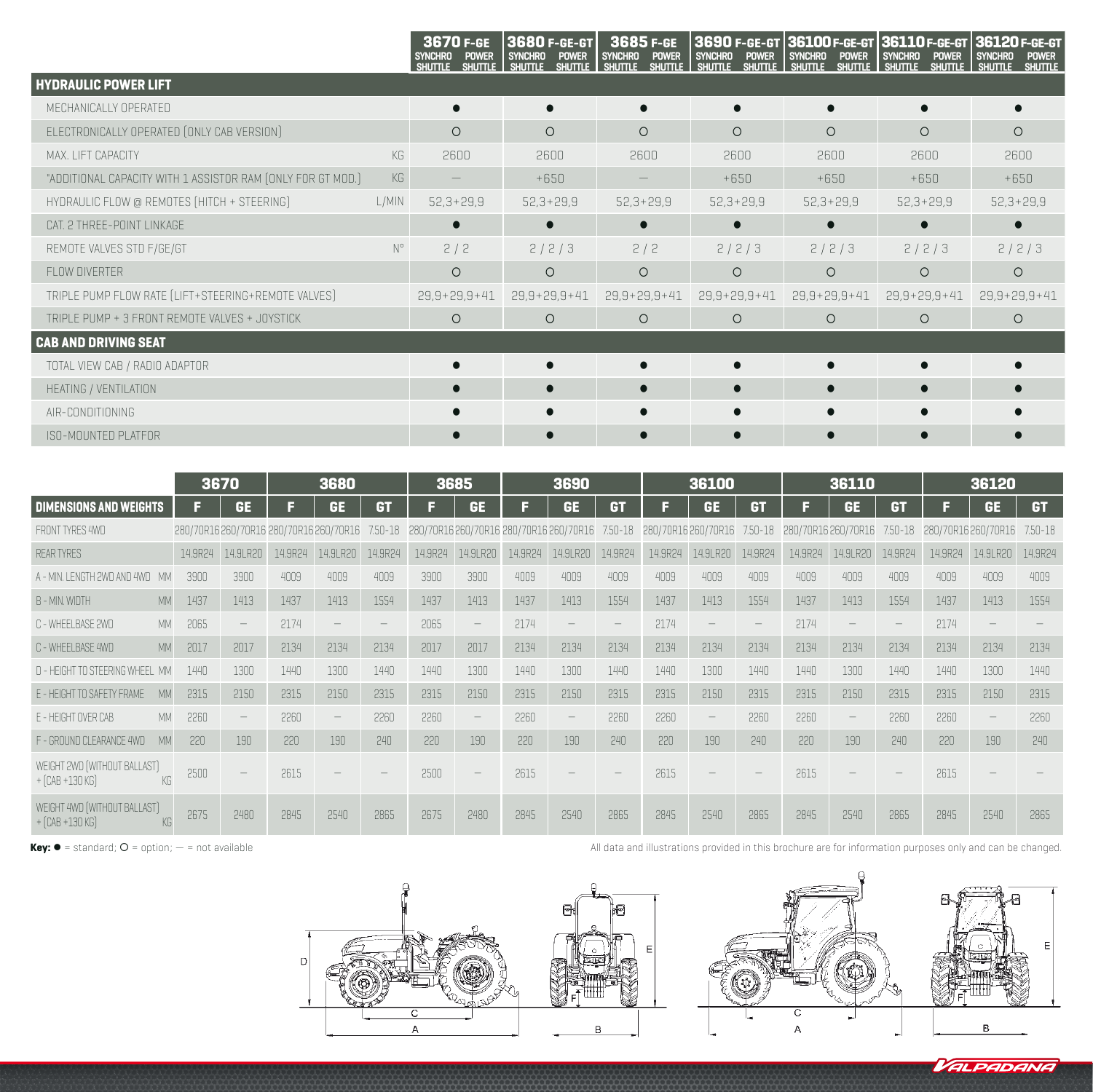| <b>DEUTSCH</b>                                         |                 | 3670 F-GE<br><b>SYNCHRO</b><br><b>POWER</b><br><u>UTTLE</u><br><b>SHUTTLE</b> | 3680 F-GE-GT<br><b>SYNCHRO</b><br><b>POWER</b><br><b>SHUTTLE</b><br><b>SHUTTLE</b> | 3685 F-GE<br><b>SYNCHRO</b><br><b>POWER</b><br><b>SHUTTLE</b><br><b>SHUTTLE</b> | 3690 F-GE-GT<br>SYNCHRO POWER<br><b>SHUTTLE</b><br><b>SHUTTLE</b> | 36100 F-GE-GT<br><b>SYNCHRO</b><br><b>POWER</b><br>SHUTTLE<br><b>SHUTTLE</b> | 36110 F-GE-GT<br><b>SYNCHRO</b><br><b>POWER</b><br><b>SHUTTLE</b><br><b>SHUTTLE</b> | 36120 F-GE-GT<br><b>SYNCHRO</b><br><b>POWER</b><br><b>SHUTTLE</b><br><b>SHUTTLE</b> |  |
|--------------------------------------------------------|-----------------|-------------------------------------------------------------------------------|------------------------------------------------------------------------------------|---------------------------------------------------------------------------------|-------------------------------------------------------------------|------------------------------------------------------------------------------|-------------------------------------------------------------------------------------|-------------------------------------------------------------------------------------|--|
| <b>MOTOR</b>                                           |                 |                                                                               |                                                                                    |                                                                                 |                                                                   |                                                                              |                                                                                     |                                                                                     |  |
| PERKINS TIER 3 MIT DIREKTEINSPRITZUNG                  |                 | 1103D-33TA                                                                    | 1104D-44                                                                           | 1103D-33TA                                                                      | 1104D-44T                                                         | 1104D-44TA                                                                   | 1104D-44TA                                                                          | 1104D-44TA                                                                          |  |
| MAX. LEISTUNG [ISO]                                    | PS/KW           | 68/50                                                                         | 74/54,5                                                                            | 79/58                                                                           | 83/61                                                             | 92.5/68                                                                      | 102/75                                                                              | 110.2/81                                                                            |  |
| MAX. DREHMOMENT                                        | <b>NM</b>       | 280                                                                           | 261                                                                                | 310                                                                             | 352                                                               | 393                                                                          | 416                                                                                 | 410                                                                                 |  |
| HUBRAUM / ANZAHL ZYLINDER                              | CM <sup>3</sup> | 3300/3                                                                        | 4400/4                                                                             | 3300/3                                                                          | 4400/4                                                            | 4400/4                                                                       | 4400/4                                                                              | 4400/4                                                                              |  |
| KAPAZITÄT KRAFTSTOFFTANK F-GE                          | $\lfloor$       | $40 + [25 OPT]$                                                               | $40 + [25 OPT]$                                                                    | $40 + [25 OPT]$                                                                 | 65                                                                | 65                                                                           | 65                                                                                  | 65                                                                                  |  |
| FKAPAZITÄT KRAFTSTOFFTANK GT                           | $\lfloor$       | $\equiv$                                                                      | $57 + [25$ OPT]                                                                    |                                                                                 | 82                                                                | 82                                                                           | 82                                                                                  | 82                                                                                  |  |
| <b>KUPPLUNG</b>                                        |                 |                                                                               |                                                                                    |                                                                                 |                                                                   |                                                                              |                                                                                     |                                                                                     |  |
| ZWEISCHEIBEN-TROCKENKUPPLUNG, UNABHÄNGIG               | ZOLL/MM         | 11                                                                            | 12                                                                                 | 11                                                                              | 12                                                                | 12                                                                           | 12                                                                                  | 12                                                                                  |  |
| MECHANISCHE BETÄTIGUNG                                 |                 | $\bullet$                                                                     |                                                                                    | $\bullet$                                                                       | $\bullet$                                                         | $\bullet$                                                                    | $\bullet$                                                                           |                                                                                     |  |
| MEHRSCHEIBEN-KUPPLUNG IM ÖLBAD                         |                 |                                                                               | $\bullet$                                                                          | $\bullet$                                                                       |                                                                   | C                                                                            |                                                                                     |                                                                                     |  |
| DECLUTCH CONTROL: KUPPLUNGSBETÄTIGUNG PER KNOPFDRUCK   |                 | О                                                                             | $\bullet$                                                                          | $\bullet$                                                                       |                                                                   | $\bullet$                                                                    |                                                                                     |                                                                                     |  |
| <b>GETRIEBE</b>                                        |                 |                                                                               |                                                                                    |                                                                                 |                                                                   |                                                                              |                                                                                     |                                                                                     |  |
| SPEED FOUR + MECH. WENDEGETRIEBE: 12V+12R              |                 | VERS. TECHNO                                                                  | VERS. TECHNO                                                                       | VERS. TECHNO                                                                    | <b>VERS. TECHNO</b>                                               |                                                                              |                                                                                     |                                                                                     |  |
| SPEED FOUR + KRIECHGANG.+ MECH. WENDEGETRIEBE: 16V+16R |                 | VERS. TECHNO                                                                  | VERS. TECHNO                                                                       | VERS. TECHNO                                                                    | VERS. TECHNO                                                      |                                                                              |                                                                                     |                                                                                     |  |
| ELEKTROHYDR, DIFFERENTIALSPERRE HINTEN                 |                 | VERS. TECHNO                                                                  | VERS. TECHNO                                                                       | VERS. TECHNO                                                                    | VERS. TECHNO                                                      |                                                                              |                                                                                     |                                                                                     |  |
| SPEED FIVE + MECH. WENDEGETRIEBE: 15V+15R              |                 | $\bullet$                                                                     | $\bullet$                                                                          | $\bullet$                                                                       | $\bullet$                                                         | $\bullet$                                                                    | $\bullet$                                                                           |                                                                                     |  |
| SPEED FIVE + KRIECHGANG.+ HYDR.WENDEGET.: 20V+20R      |                 | $\circ$                                                                       | $\circ$                                                                            | $\circ$                                                                         | $\circ$                                                           | $\circ$                                                                      | $\circ$                                                                             | $\circ$                                                                             |  |
| POWER FIVE + SPEED FIVE: 30V+30R                       |                 | $\circ$                                                                       | $\circ$                                                                            | $\circ$                                                                         | $\circ$                                                           | $\circ$                                                                      | $\circ$                                                                             | $\circ$                                                                             |  |
| POWER FIVE + SPEED FIVE + KRIECHGANGGETRIEBE: 40V+40R  |                 | $\circ$                                                                       | $\circ$                                                                            | $\circ$                                                                         | $\circ$                                                           | $\circ$                                                                      | $\circ$                                                                             | $\circ$                                                                             |  |
| REVERSE POWER SHUTTLE: LASTWENDESCHALTUNG              |                 | $\bullet$                                                                     | $\bullet$                                                                          | $\bullet$                                                                       | $\bullet$                                                         | $\bullet$                                                                    | $\bullet$                                                                           |                                                                                     |  |
| <b>ZAPFWELLE</b>                                       |                 |                                                                               |                                                                                    |                                                                                 |                                                                   |                                                                              |                                                                                     |                                                                                     |  |
| MECHANISCHE SERVOUNTERSTÜTZTE BETÄTIGUNG               |                 | $\bullet$                                                                     |                                                                                    | $\bullet$                                                                       | $\bullet$                                                         | $\bullet$                                                                    | $\bullet$                                                                           |                                                                                     |  |
| MEHRSCHEIBENKUPPLUNG IM ÖLBAD HYDRA-PTO                |                 | $\bullet$                                                                     | $\bullet$                                                                          | $\bullet$                                                                       |                                                                   | $\bullet$                                                                    | $\bullet$                                                                           |                                                                                     |  |
| ELEKTROHYDRAULISCHE BETÄTIGUNG                         |                 |                                                                               | $\bullet$                                                                          |                                                                                 |                                                                   |                                                                              |                                                                                     |                                                                                     |  |
| 2 GESCHWINDIGKEITEN: 540/750 U/MIN                     |                 | $\bullet$                                                                     | $\bullet$                                                                          | $\bullet$                                                                       | $\bullet$                                                         | $\bullet$                                                                    | $\bullet$                                                                           | $\bullet$                                                                           |  |
| 2 GESCHWINDIGKEITEN: 540/1000 U/MIN                    |                 | $\circ$                                                                       | $\circ$                                                                            | $\circ$                                                                         | $\circ$                                                           | $\circ$                                                                      | $\circ$                                                                             | $\circ$                                                                             |  |
| ZAPFWELLENLEISTUNG [ISO]                               | PS/KW           | 58,5/42,5                                                                     | 63/46,5                                                                            | 68/50                                                                           | 70/51,5                                                           | 77,5/57                                                                      | 85,5/63                                                                             | 92,5/68                                                                             |  |
| <b>ALLRADVORDERACHSE</b>                               |                 |                                                                               |                                                                                    |                                                                                 |                                                                   |                                                                              |                                                                                     |                                                                                     |  |
| ELEKTROHYDRAULISCHE ALLRADZUSCHALTUNG                  |                 | $\bullet$                                                                     | $\bullet$                                                                          | $\bullet$                                                                       | $\bullet$                                                         | $\bullet$                                                                    | $\bullet$                                                                           |                                                                                     |  |
| MAX. EINSCHLAGWINKEL 55°                               |                 | $\bullet$                                                                     | $\bullet$                                                                          | $\bullet$                                                                       | $\bullet$                                                         | $\bullet$                                                                    | $\bullet$                                                                           | $\bullet$                                                                           |  |
| ELEKTROHYDR. DIFFERENTIALSPERRE TWIN-LOCK              |                 |                                                                               | $\bullet$                                                                          |                                                                                 | $\bullet$                                                         | $\bullet$                                                                    | $\bullet$                                                                           |                                                                                     |  |
| DIFFERENTIALSPERRE MIT BEGRENZTEM SCHLUPF              |                 | VERS. TECHNO                                                                  | VERS. TECHNO                                                                       | VERS. TECHNO                                                                    | VERS. TECHNO                                                      |                                                                              |                                                                                     |                                                                                     |  |
| <b>BREMSSYSTEM</b>                                     |                 |                                                                               |                                                                                    |                                                                                 |                                                                   |                                                                              |                                                                                     |                                                                                     |  |
| ÖLBADSCHEIBENBREMSEN HINTEN - 8 SCHEIBEN AUS GRAPHIT   |                 | $\bullet$                                                                     | $\bullet$                                                                          | $\bullet$                                                                       | $\bullet$                                                         | $\bullet$                                                                    | $\bullet$                                                                           | $\bullet$                                                                           |  |
| ÖLBADSCHEIBENBREMSEN VORN - 4 SCHEIBEN AUS GRAPHIT     |                 |                                                                               | $\bullet$                                                                          |                                                                                 | $\bullet$                                                         | $\bullet$                                                                    | $\bullet$                                                                           |                                                                                     |  |
| INTEGRALES BREMSSYSTEM IBS - INTEGRAL BRAKING SYSTEM   |                 |                                                                               |                                                                                    |                                                                                 |                                                                   |                                                                              |                                                                                     |                                                                                     |  |
| AUTOMATISCHE ALLRADZUSCHALTUNG BEIM BREMSEN            |                 | VERS. TECHNO                                                                  | VERS. TECHNO                                                                       | VERS. TECHNO                                                                    | VERS. TECHNO                                                      |                                                                              |                                                                                     |                                                                                     |  |

 $Key: \bullet = standard; O = option; - = not available$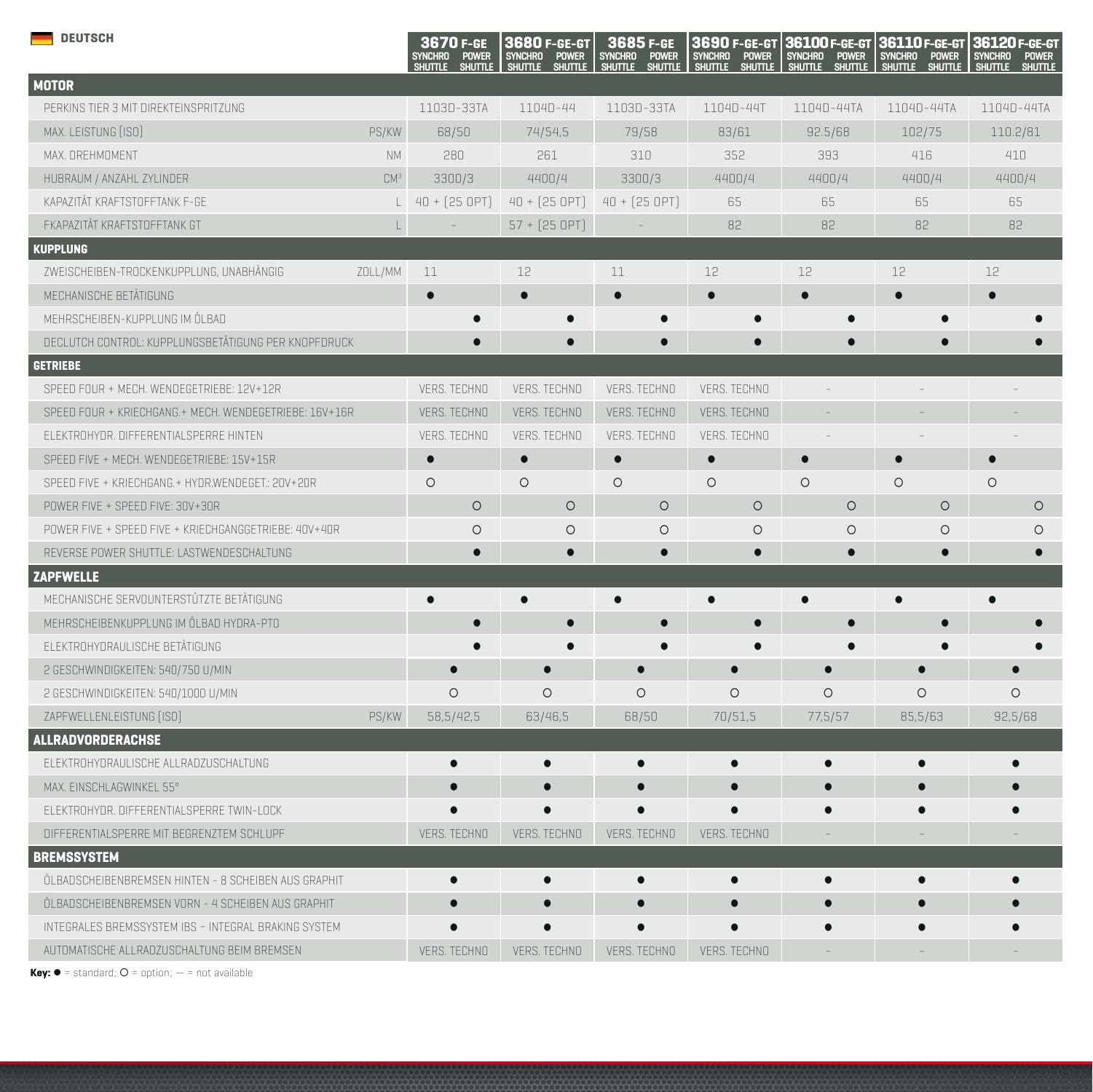|                                                                      | 3670 F-GE<br><b>POWER</b><br><b>SYNCHRO</b><br><b>SHUTTLE</b> | 3680 F-GE-GT<br><b>SYNCHRO</b><br><b>POWER</b><br>SHUTTLE I SHUTTLE<br>SHUTTLE | 3685 F-GE<br><b>SYNCHRO</b><br><b>POWER</b><br><b>SHUTTLE</b><br><b>SHUTTLE</b> | <b>SYNCHRO</b><br>POWER<br><b>SHUTTLE</b><br><b>SHUTTLE</b> | <b>SYNCHRO</b><br><b>POWER</b><br><b>SHUTTLE</b><br><b>SHUTTLE</b> | 3690 F-GE-GT 36100 F-GE-GT 36110 F-GE-GT 36120 F-GE-GT<br><b>SYNCHRO</b><br><b>POWER</b><br><b>SHUTTLE</b> | <b>SYNCHRO</b><br><b>POWER</b><br>SHUTTLE I SHUTTLE<br><b>SHUTTLE</b> |  |
|----------------------------------------------------------------------|---------------------------------------------------------------|--------------------------------------------------------------------------------|---------------------------------------------------------------------------------|-------------------------------------------------------------|--------------------------------------------------------------------|------------------------------------------------------------------------------------------------------------|-----------------------------------------------------------------------|--|
| <b>HECK-KRAFTHEBER</b>                                               |                                                               |                                                                                |                                                                                 |                                                             |                                                                    |                                                                                                            |                                                                       |  |
| MECHANISCHE STEUERUNG                                                | r                                                             |                                                                                |                                                                                 |                                                             |                                                                    |                                                                                                            |                                                                       |  |
| ELEKTRONISCHE STEUERUNG (NUR FÜR KABINENVERSION)                     | $\circ$                                                       | $\circ$                                                                        | $\circ$                                                                         | $\circ$                                                     | $\Omega$                                                           | $\circ$                                                                                                    | $\circ$                                                               |  |
| KG<br>HUBKRAFT                                                       | 2600                                                          | 2600                                                                           | 2600                                                                            | 2600                                                        | 2600                                                               | 2600                                                                                                       | 2600                                                                  |  |
| ZUSÄTZLICHE HUBKRAFT MIT EINEM ZUSATZZYLINDER (NUR FÜR MODELL GT) KG |                                                               | $+650$                                                                         |                                                                                 | $+650$                                                      | $+650$                                                             | $+650$                                                                                                     | $+650$                                                                |  |
| FÖRDERMENGE HYDR.PUMPEN (KRAFTHEBER+LENKUNG)<br>L/MIN                | $52,3+29,9$                                                   | $52,3+29,9$                                                                    | $52,3+29,9$                                                                     | $52,3+29,9$                                                 | $52,3+29,9$<br>$52,3+29,9$                                         |                                                                                                            | $52,3+29,9$                                                           |  |
| DREIPUNKTGESTÄNGE KAT. II                                            | Г                                                             | $\bullet$                                                                      |                                                                                 |                                                             |                                                                    | $\bullet$                                                                                                  |                                                                       |  |
| ANZAHL STEUERGERÄTE SERIE F/GE/GT                                    | 2/2                                                           | 2/2/3                                                                          | 2/2                                                                             | 2/2/3                                                       | 2/2/3                                                              | 2/2/3                                                                                                      | 2/2/3                                                                 |  |
| MENGENTEILER                                                         | $\circ$                                                       | $\circ$                                                                        | $\circ$                                                                         | $\circ$                                                     | $\Omega$                                                           | $\circ$                                                                                                    | $\circ$                                                               |  |
| FÖRDERMENGE DREIFACHPUMPE (KRAFTHEBER+LENKUNG+STEUERGERÄTE)          | $29,9+29,9+41$                                                | $29,9+29,9+41$                                                                 | $29,9+29,9+41$                                                                  | $29,9+29,9+41$                                              | $29,9+29,9+41$                                                     | $29,9+29,9+41$                                                                                             | $29,9+29,9+41$                                                        |  |
| DREIFACHPUMPE + 3 STEUERGERÄTE VORN + JOYSTICK                       | $\circ$                                                       | $\circ$                                                                        | $\circ$                                                                         | $\Omega$                                                    | $\circ$                                                            | $\circ$                                                                                                    | $\circ$                                                               |  |
| <b>KABINE UND FAHRERPLATZ</b>                                        |                                                               |                                                                                |                                                                                 |                                                             |                                                                    |                                                                                                            |                                                                       |  |
| KABINE TOTAL VIEW/ VORBEREITUNG FÜR AUTORADIO                        |                                                               |                                                                                |                                                                                 |                                                             |                                                                    |                                                                                                            |                                                                       |  |
| HEIZUNG/LÜFTUNG                                                      |                                                               | $\bullet$                                                                      |                                                                                 |                                                             |                                                                    |                                                                                                            |                                                                       |  |
| KLIMAANLAGE                                                          |                                                               |                                                                                |                                                                                 |                                                             |                                                                    |                                                                                                            |                                                                       |  |
| AUF SILENTBLÖCKEN GELAGERTE PLATTFORM                                |                                                               | $\bullet$                                                                      |                                                                                 |                                                             |                                                                    |                                                                                                            |                                                                       |  |

|                                                         | 3670<br>3680 |          |         |                                      |             | 3685    |                          | 3690    |                                        | 36100       |         |                     | 36110       |         |                          | 36120       |         |                                 |             |
|---------------------------------------------------------|--------------|----------|---------|--------------------------------------|-------------|---------|--------------------------|---------|----------------------------------------|-------------|---------|---------------------|-------------|---------|--------------------------|-------------|---------|---------------------------------|-------------|
| ABMESSUNGEN UND GEWICHTE                                | F            | GE.      |         | <b>GE</b>                            | <b>GT</b>   | в       | <b>GE</b>                | в       | <b>GE</b>                              | <b>GT</b>   | E       | <b>GE</b>           | <b>GT</b>   | F       | <b>GE</b>                | <b>GT</b>   | E       | GE.                             | <b>GT</b>   |
| BEREIFUNG VORN ALLRAD                                   |              |          |         | 280/70R16260/70R16280/70R16260/70R16 | $7.50 - 18$ |         |                          |         | 280/70R16260/70R16 280/70R16 260/70R16 | $7.50 - 18$ |         | 280/70R16 260/70R16 | $7.50 - 18$ |         | 280/70R16 260/70R16      | $7.50 - 18$ |         | 280/70R16260/70R16              | $7.50 - 18$ |
| <b>BEREIFUNG HINTEN</b>                                 | 14.9R24      | 14.9LR20 | 14.9R24 | 14.9LR20                             | 14.9R24     | 14.9R24 | 14.9LR20                 | 14.9R24 | 14.9LR20                               | 14.9R24     | 14.9R24 | 14.9LR20            | 14.9R24     | 14.9R24 | 14.9LR20                 | 14.9R24     | 14.9R24 | 14.9LR20                        | 14.9R24     |
| A - LÂNGE HINTERRAD/ALLRAD MM                           | 3900         | 3900     | 4009    | 4009                                 | 4009        | 3900    | 3900                     | 4009    | 4009                                   | 4009        | 4009    | 4009                | 4009        | 4009    | 4009                     | 4009        | 4009    | 4009                            | 4009        |
| <b>MM</b><br>B - MIN. BREITE                            | 1437         | 1413     | 1437    | 1413                                 | 1554        | 1437    | 1413                     | 1437    | 1413                                   | 1554        | 1437    | 1413                | 1554        | 1437    | 1413                     | 1554        | 1437    | 1413                            | 1554        |
| C - RADSTAND HINTERRAD<br><b>MM</b>                     | 2065         |          | 2174    |                                      |             | 2065    | $\!-$                    | 2174    |                                        |             | 2174    |                     |             | 2174    |                          |             | 2174    |                                 |             |
| C - RADSTAND ALLRAD<br><b>MM</b>                        | 2017         | 2017     | 2134    | 2134                                 | 2134        | 2017    | 2017                     | 2134    | 2134                                   | 2134        | 2134    | 2134                | 2134        | 2134    | 2134                     | 2134        | 2134    | 2134                            | 2134        |
| D - HÔHE AM LENKRAD<br><b>MM</b>                        | 1440         | 1300     | 1440    | 1300                                 | 1440        | 1440    | 1300                     | 1440    | 1300                                   | 1440        | 1440    | 1300                | 1440        | 1440    | 1300                     | 1440        | 1440    | 1300                            | 1440        |
| E - HÖHE ÜBER ÜBERROLLBÜGEL MM                          | 2315         | 2150     | 2315    | 2150                                 | 2315        | 2315    | 2150                     | 2315    | 2150                                   | 2315        | 2315    | 2150                | 2315        | 2315    | 2150                     | 2315        | 2315    | 2150                            | 2315        |
| E - HÔHE ÛBER KABINE<br><b>MM</b>                       | 2260         |          | 2260    | $\hspace{0.1mm}-\hspace{0.1mm}$      | 2260        | 2260    | $\!-$                    | 2260    |                                        | 2260        | 2260    | $\qquad \qquad -$   | 2260        | 2260    | $\overline{\phantom{m}}$ | 2260        | 2260    | $\hspace{0.1mm}-\hspace{0.1mm}$ | 2260        |
| F - BODENFREIHEIT ALLRAD<br>MN                          | 220          | 190      | 220     | 190                                  | 240         | 220     | 190                      | 220     | 190                                    | 240         | 220     | 190                 | 740         | 220     | 190                      | 240         | 220     | 190                             | 240         |
| GEWICHT HINTERRAD (OHNE<br>BALLAST)+KABINE 130 KG<br>KG | 2500         |          | 2615    |                                      |             | 2500    | $\overline{\phantom{a}}$ | 2615    |                                        |             | 2615    |                     |             | 2615    |                          |             | 2615    |                                 |             |
| GEWICHT ALLRAD (OHNE<br>BALLASTI+KABINE 130 KG          | 2675         | 2480     | 2845    | 2540                                 | 2865        | 2675    | 2480                     | 2845    | 2540                                   | 2865        | 2845    | 2540                | 2865        | 2845    | 2540                     | 2865        | 2845    | 2540                            | 2865        |

**Zeichenerklärung: ●** = Serie; ○ = wahlweise; — nicht vorgesehen

Abbildungen, Maße, Gewichte, technische Angaben unverbindlich; Konstruktionsänderungen vorbehalten.

VALPADANA